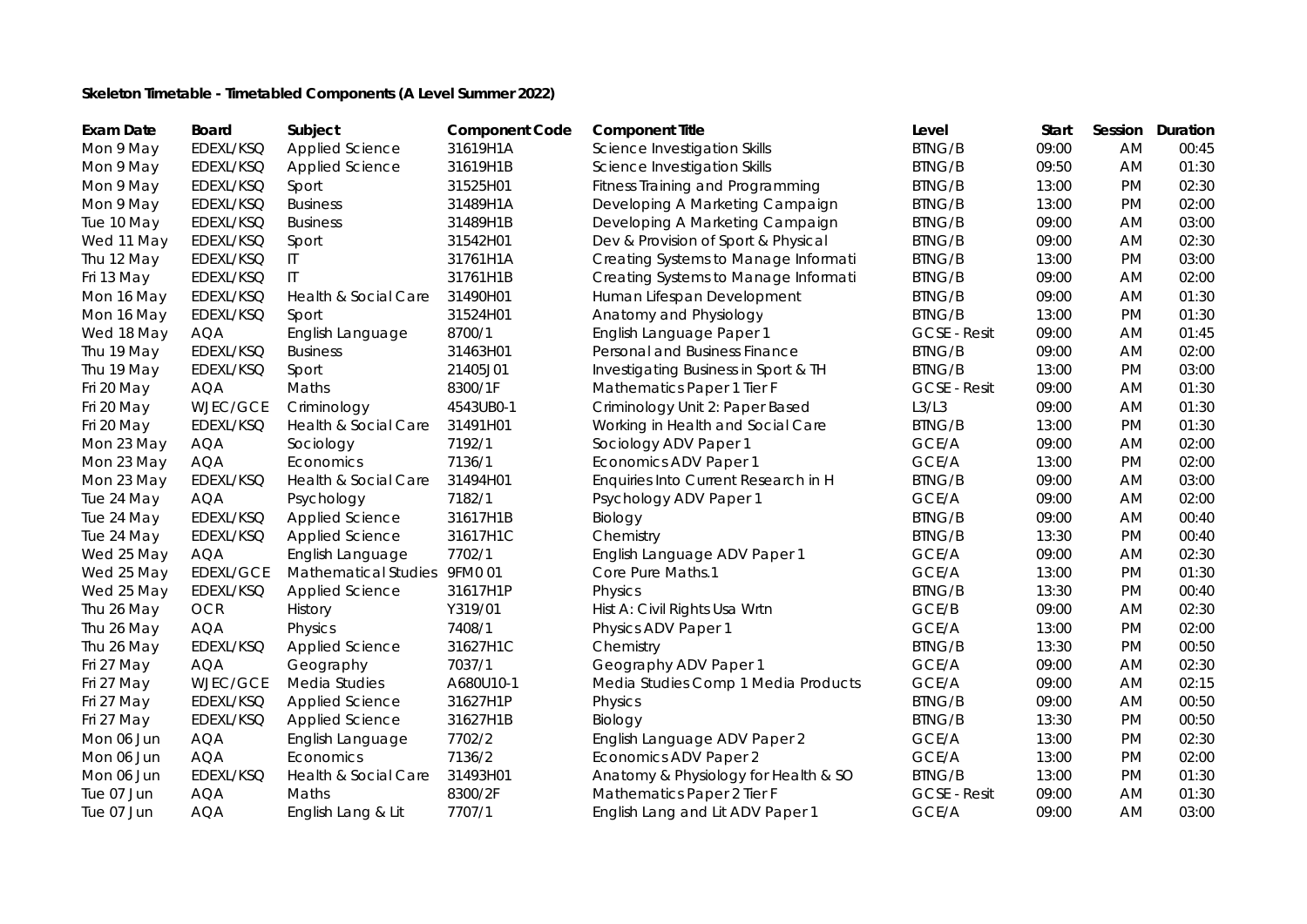| Tue 07 Jun | <b>AQA</b>       | English Literature           | 7712/1    | English Literature A ADV P1            | GCE/A               | 09:00 | AM        | 03:00 |
|------------|------------------|------------------------------|-----------|----------------------------------------|---------------------|-------|-----------|-------|
| Tue 07 Jun | <b>AQA</b>       | Sociology                    | 7192/2    | Sociology ADV Paper 2                  | GCE/A               | 13:00 | <b>PM</b> | 02:00 |
| Tue 07 Jun | <b>EDEXL/GCE</b> | Maths                        | 9MA0 01   | Pure Mathematics 1                     | GCE/A               | 13:00 | PM        | 02:00 |
| Wed 08 Jun | <b>AQA</b>       | Psychology                   | 7182/2    | Psychology ADV Paper 2                 | GCE/A               | 09:00 | AM        | 02:00 |
| Wed 08 Jun | <b>AQA</b>       | Mathematical Studies 1350/1  |           | Mathematical Studies Paper 1           | L3/B                | 13:00 | <b>PM</b> | 01:30 |
| Wed 08 Jun | <b>AQA</b>       | Geography                    | 7037/2    | Geography ADV Paper 2                  | GCE/A               | 13:00 | PM        | 02:30 |
| Wed 08 Jun | EDEXL/GCE        | Maths                        | 9FM0 02   | Core Pure Maths.2                      | GCE/A               | 13:00 | PM        | 01:30 |
| Wed 08 Jun | WJEC/GCE         | Media Studies                | A680U20-1 | Media Studies Comp 2 Media Forms       | GCE/A               | 13:00 | PM        | 02:30 |
| Thu 09 Jun | WJEC/GCE         | Criminology                  | 4543UD0-1 | Criminology Unit 4: Paper Based        | L3/L3               | 09:00 | AM        | 01:30 |
| Thu 09 Jun | <b>AQA</b>       | Biology                      | 7402/1    | <b>Biology ADV Paper 1</b>             | GCE/A               | 13:00 | <b>PM</b> | 02:00 |
| Thu 09 Jun | <b>AQA</b>       | Product Design               | 7552/1    | D & T: Product Design ADV Paper 1      | GCE/A               | 13:00 | <b>PM</b> | 02:30 |
| Fri 10 Jun | <b>AQA</b>       | English Language             | 8700/2    | English Language Paper 2               | <b>GCSE - Resit</b> | 09:00 | AM        | 01:45 |
| Fri 10 Jun | <b>OCR</b>       | History                      | Y106/01   | Hist A: Eng 1485-1558: Early Tudor Wtn | GCE/B               | 09:00 | AM        | 01:30 |
| Fri 10 Jun | <b>AQA</b>       | Physics                      | 7408/2    | Physics ADV Paper 2                    | GCE/A               | 13:00 | <b>PM</b> | 02:00 |
| Fri 10 Jun | EDEXL/KSQ        | IT                           | 31760H01  | Information Technology Systems         | <b>BTNG/B</b>       | 13:00 | PM        | 02:00 |
| Mon 13 Jun | <b>AQA</b>       | Maths                        | 8300/3F   | Mathematics Paper 3 Tier F             | <b>GCSE - Resit</b> | 09:00 | AM        | 01:30 |
| Mon 13 Jun | <b>AQA</b>       | Chemistry                    | 7405/1    | Chemistry ADV Paper 1                  | GCE/A               | 09:00 | AM        | 02:00 |
| Mon 13 Jun | <b>AQA</b>       | Sociology                    | 7192/3    | Sociology ADV Paper 3                  | GCE/A               | 09:00 | AM        | 02:00 |
| Mon 13 Jun | <b>AQA</b>       | Economics                    | 7136/3    | Economics ADV Paper 3                  | GCE/A               | 13:00 | PM        | 02:00 |
| Mon 13 Jun | OCR              | <b>Computer Science</b>      | H446/01   | Comp Sci: Computer Systems Wrtn        | GCE/A               | 13:00 | PM        | 02:30 |
| Tue 14 Jun | <b>AQA</b>       | Mathematical Studies 1350/2B |           | Mathematical Studies Paper 2 Opt B     | L3/B                | 13:00 | <b>PM</b> | 01:30 |
| Tue 14 Jun | EDEXL/GCE        | Maths                        | 9MA0 02   | <b>Pure Mathematics 2</b>              | GCE/A               | 13:00 | PM        | 02:00 |
| Wed 15 Jun | EDEXL/GCE        | Maths                        | 9FM03A    | Further Pure Maths.1                   | GCE/A               | 13:00 | PM        | 01:30 |
| Thu 16 Jun | <b>AQA</b>       | Physics                      | 7408/3/D  | Physics ADV P3 Sections A & B Opt D    | GCE/A               | 09:00 | AM        | 02:00 |
| Thu 16 Jun | <b>AQA</b>       | Psychology                   | 7182/3    | Psychology ADV Paper 3                 | GCE/A               | 09:00 | AM        | 02:00 |
| Fri 17 Jun | <b>AQA</b>       | Biology                      | 7402/2    | <b>Biology ADV Paper 2</b>             | GCE/A               | 09:00 | AM        | 02:00 |
| Fri 17 Jun | <b>EDEXL/GCE</b> | Maths                        | 9FM03B    | <b>Further Statistics 1</b>            | GCE/A               | 13:00 | <b>PM</b> | 01:30 |
| Mon 20 Jun | <b>AQA</b>       | Chemistry                    | 7405/2    | Chemistry ADV Paper 2                  | GCE/A               | 09:00 | AM        | 02:00 |
| Mon 20 Jun | <b>AQA</b>       | Product Design               | 7552/2    | D & T: Product Design ADV Paper 2      | GCE/A               | 09:00 | AM        | 01:30 |
| Mon 20 Jun | <b>LIBF</b>      | Finance                      | LIBF      | Unit 2 FCML Part B written paper       | L <sub>3</sub>      | 09:00 | AM        | 01:45 |
| Mon 20 Jun | <b>AQA</b>       | English Lang & Lit           | 7707/2    | English Lang and Lit ADV Paper 2       | GCE/A               | 13:00 | PM        | 02:30 |
| Mon 20 Jun | <b>AQA</b>       | English Literature           | 7712/2B   | English Literature A ADV P2 Opt E      | GCE/A               | 13:00 | PM        | 02:30 |
| Mon 20 Jun | <b>AQA</b>       | English Literature           | 7712/2A   | English Literature A ADV P2 Opt A      | GCE/A               | 13:00 | <b>PM</b> | 02:30 |
| Tue 21 Jun | EDEXL/GCE        | Maths                        | 9MA0 03   | <b>Statistics &amp; Mechanics</b>      | GCE/A               | 13:00 | <b>PM</b> | 02:00 |
| Tue 21 Jun | <b>EDEXL/GCE</b> | Maths                        | 9MA0 31   | <b>Statistics</b>                      | GCE/A               | 13:00 | <b>PM</b> | 00:00 |
| Tue 21 Jun | <b>EDEXL/GCE</b> | Maths                        | 9MA0 32   | Mechanics                              | GCE/A               | 13:00 | <b>PM</b> | 00:00 |
| Wed 22 Jun | <b>OCR</b>       | History                      | Y223/01   | Hist A: Cold War Europe 1941-1995 Wtn  | GCE/B               | 09:00 | AM        | 01:00 |
| Wed 22 Jun | EDEXL/GCE        | <b>Further Mathematics</b>   | 9FM0 3C   | <b>Further Mechanics 1</b>             | GCE/A               | 13:00 | <b>PM</b> | 01:30 |
| Thu 23 Jun | <b>AQA</b>       | Chemistry                    | 7405/3    | Chemistry ADV Paper 3                  | GCE/A               | 09:00 | AM        | 02:00 |
| Fri 24 Jun | <b>AQA</b>       | Biology                      | 7402/3    | <b>Biology ADV Paper 3</b>             | GCE/A               | 09:00 | AM        | 02:00 |